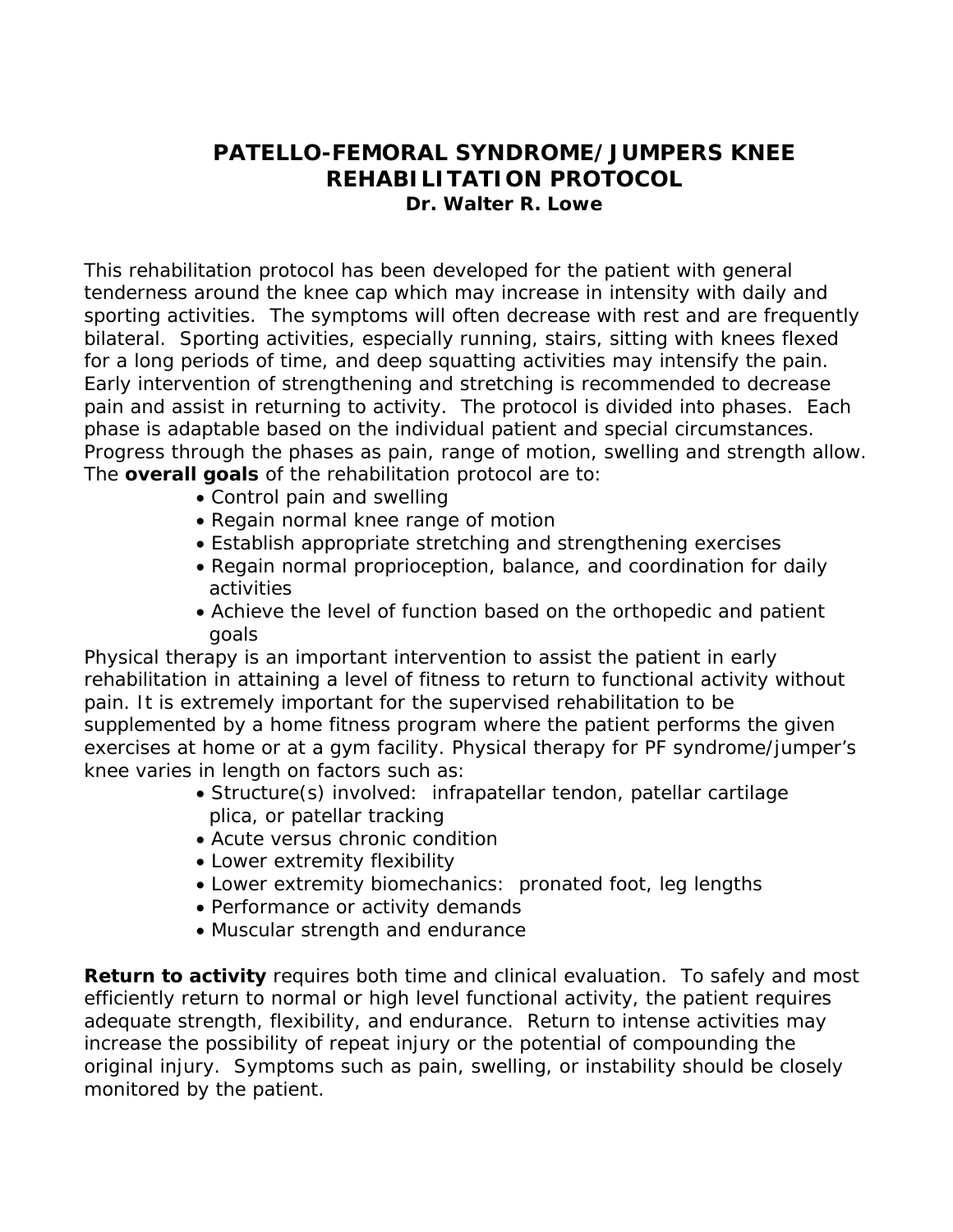## **Dr. Walter R. Lowe Phase 1 Patello-Femoral Syndrome**

## **EXERCISE**

# ROM

Full range of motion

 Hamstring/ITB/Gastroc/Soleus/Quad/Hip flexor stretches Patella mobs

# **STRENGTH**

Quad sets with biofeedback

SLR in 4 planes

Heel raise/Toe raise

SAQ (30-0°)

Leg press (0-45°)

Hamstring curls

TKE with theraband

Bicycle with resistance with seat high

# BALANCE TRAINING

 Single leg balance with plyotoss Sportscord balance/agility work Wobble board balance work ½ Foam roller balance work

Minitramp balance work

# **MODALITIES**

 E-stim/biofeedback as needed Ice 15-20 minutes

# **GOALS OF PHASE:**

- Control pain and inflammation
- Independent in HEP
- Initiate muscular strength and endurance training without pain
- Educate patient on diagnosis
- Adequate quad/VMO contraction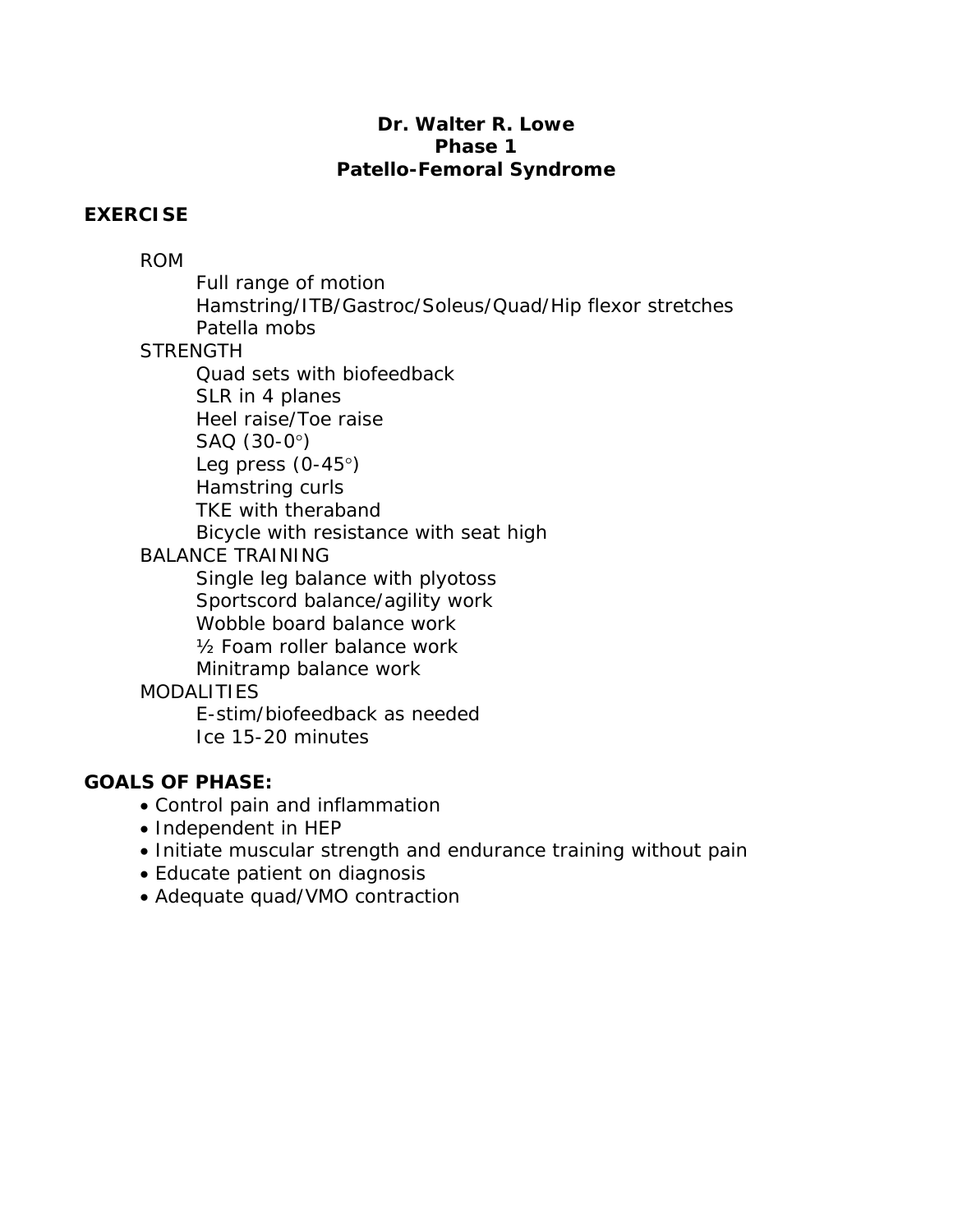### **Phase 2 Patello-Femoral Syndrome**

### **EXERCISE**

ROM

 Continue with all stretching exercises from phase one, concentrating on muscle group with greatest deficient

**STRENGTH** 

SLR with ankle wt/tubing

SAQ with ankle wt

 Knee extension (90-45°,90-30°)-range of motion depending on pain Leg press-single leg eccentric

Hamstring curl

Reverse lunge-not to migrate knee over toe

Mini-squat (0-30°)

Stool crawl

Straight leg dead lift

Multi-hip in 4 directions

Bicycle for endurance

EFX for strength and endurance

#### BALANCE TRAINING

Continue with all balance activities from phase one

Advance balance/neuromuscular by variance of surface

**MODALITIES** 

Ice 15-20 minutes

## **GOALS OF PHASE:**

- Minimize pain with all exercise
- Enhance lower extremity strength and endurance
- Normalize dynamic balance, proprioception, and coordination
- Preparation for return to functional activities